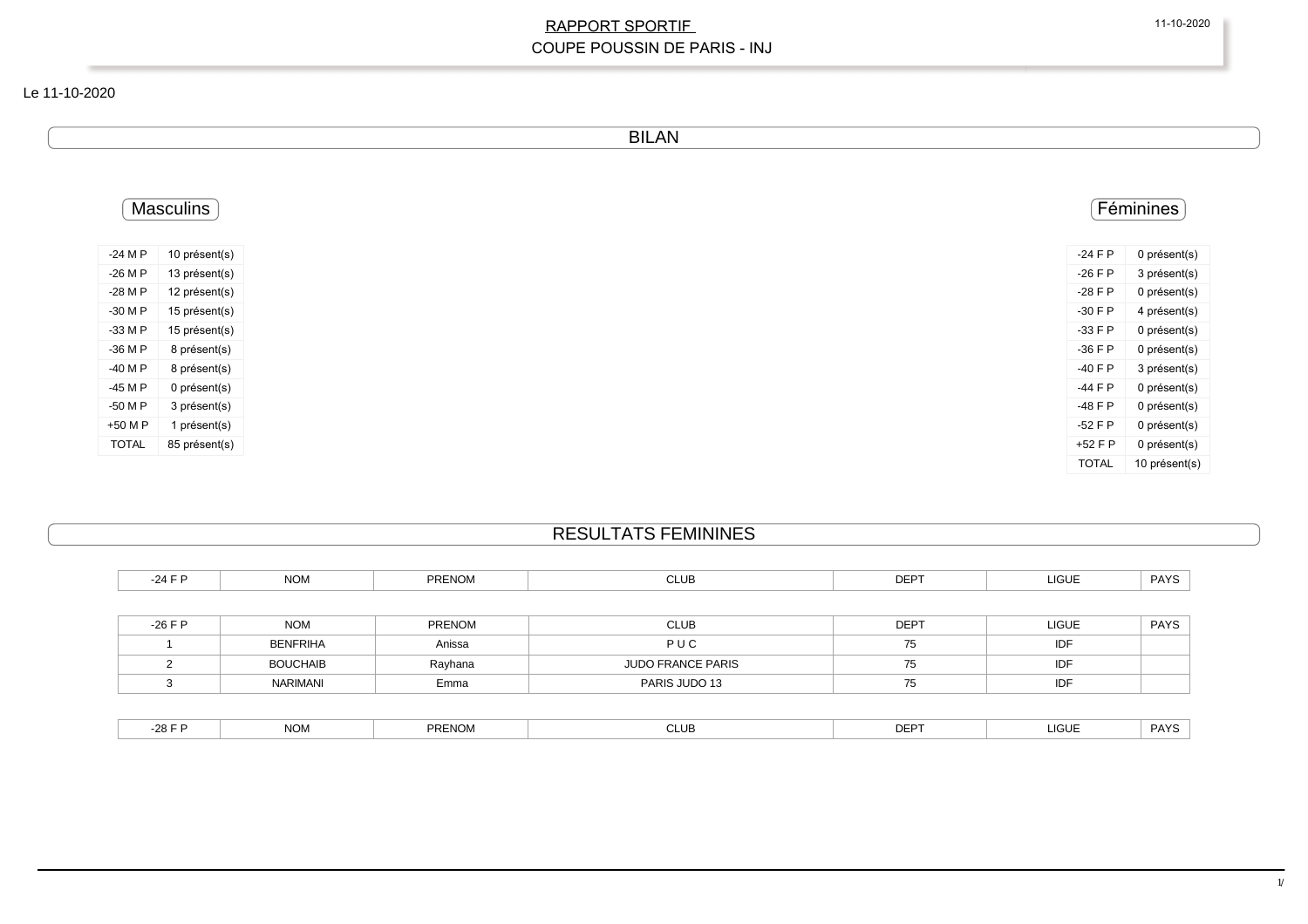| $-30$ F P      | <b>NOM</b>     | <b>PRENOM</b> | <b>CLUB</b>              | <b>DEPT</b> | <b>LIGUE</b> | <b>PAYS</b> |
|----------------|----------------|---------------|--------------------------|-------------|--------------|-------------|
| $\mathbf{1}$   | <b>HALIN</b>   | Sonia         | PUC                      | 75          | IDF          |             |
| $\overline{2}$ | <b>MERIC</b>   | Jeanne        | <b>JUDO CLUB SORBIER</b> | 75          | IDF          |             |
| $\mathbf{3}$   | EYTARD         | Coraline      | NIHON DOJO               | 75          | IDF          |             |
| $\overline{4}$ | ANGELL         | Faye          | JUDO CLUB BOLIVAR        | 75          | <b>IDF</b>   |             |
|                |                |               |                          |             |              |             |
| $-33 F P$      | <b>NOM</b>     | PRENOM        | <b>CLUB</b>              | <b>DEPT</b> | LIGUE        | PAYS        |
|                |                |               |                          |             |              |             |
| $-36$ F P      | <b>NOM</b>     | PRENOM        | <b>CLUB</b>              | <b>DEPT</b> | <b>LIGUE</b> | PAYS        |
|                |                |               |                          |             |              |             |
| $-40$ F P      | <b>NOM</b>     | PRENOM        | <b>CLUB</b>              | <b>DEPT</b> | <b>LIGUE</b> | PAYS        |
| $\mathbf{1}$   | <b>ISCACHE</b> | Nell          | JUDO CLUB BOLIVAR        | 75          | IDF          |             |
| $\overline{2}$ | <b>DORGET</b>  | Lily Rose     | <b>JUDO CLUB SORBIER</b> | 75          | IDF          |             |
| 3              | <b>DAUPHIN</b> | Linda         | JUDO FRANCE PARIS        | 75          | IDF          |             |
|                |                |               |                          |             |              |             |
| $-44$ F P      | <b>NOM</b>     | PRENOM        | <b>CLUB</b>              | <b>DEPT</b> | <b>LIGUE</b> | PAYS        |
|                |                |               |                          |             |              |             |
| -48 F P        | <b>NOM</b>     | PRENOM        | <b>CLUB</b>              | <b>DEPT</b> | <b>LIGUE</b> | PAYS        |
|                |                |               |                          |             |              |             |
| $-52$ F P      | <b>NOM</b>     | PRENOM        | <b>CLUB</b>              | <b>DEPT</b> | <b>LIGUE</b> | PAYS        |
|                |                |               |                          |             |              |             |
| $+52$ F P      | <b>NOM</b>     | PRENOM        | <b>CLUB</b>              | <b>DEPT</b> | <b>LIGUE</b> | PAYS        |

# RESULTATS MASCULINS

| $-24$ M P      | <b>NOM</b>             | <b>PRENOM</b> | <b>CLUB</b>              | <b>DEPT</b> | <b>LIGUE</b> | <b>PAYS</b> |
|----------------|------------------------|---------------|--------------------------|-------------|--------------|-------------|
|                | <b>TIHY</b>            | Arsene        | <b>JUDO FRANCE PARIS</b> | 75          | IDF          |             |
|                | <b>GUILLEMOTO</b>      | Ewann         | <b>CLUB ATHEON</b>       | 75          | IDF          |             |
|                | LADEUIL                | Antoine       | <b>JUDO CLUB BOLIVAR</b> | 75          | <b>IDF</b>   |             |
|                | LAVAU                  | Arthur        | PLANETE JUDO             | 75          | <b>IDF</b>   |             |
| $\mathfrak{p}$ | CATHALA                | Matis         | NIHON DOJO               | 75          | IDF          |             |
| C              | <b>GUILLAO NOSJEAN</b> | Cadet         | <b>JUDO CLUB BOLIVAR</b> | 75          | IDF          |             |
|                | <b>HUYNH</b>           | Louis         | PARIS JUDO 13            | 75          | IDF          |             |
| 3              | LIGETI                 | Hugo          | <b>CLUB ATHEON</b>       | 75          | IDF          |             |
| 3              | <b>GEOFFROIS</b>       | Baptiste      | <b>CLUB ATHEON</b>       | 75          | IDF          |             |
| 4              | <b>THIL</b>            | Paul          | <b>JUDO CLUB BOLIVAR</b> | 75          | IDF          |             |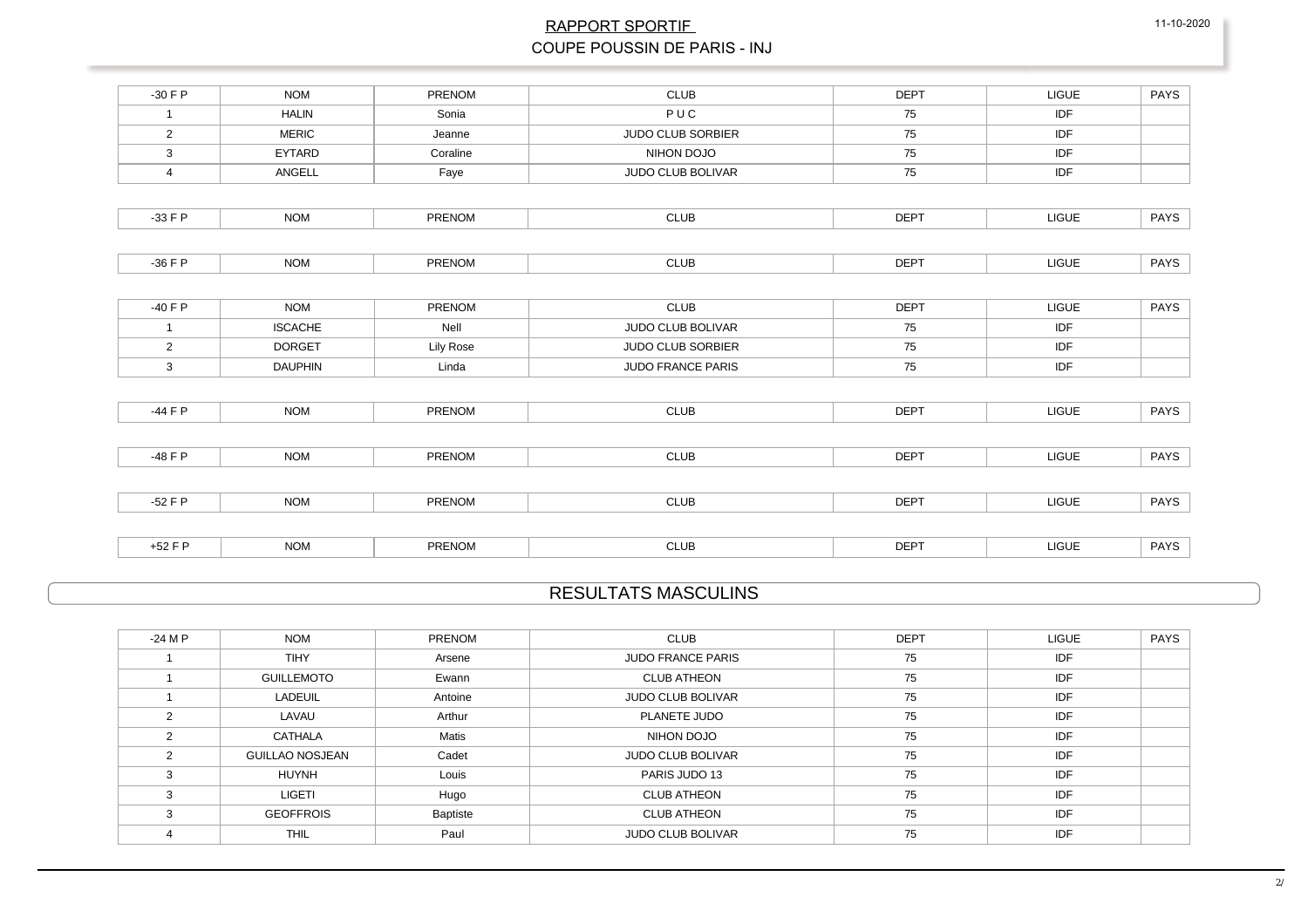| $-26MP$ | <b>NOM</b>       | <b>PRENOM</b> | <b>CLUB</b>                | <b>DEPT</b> | <b>LIGUE</b> | <b>PAYS</b> |
|---------|------------------|---------------|----------------------------|-------------|--------------|-------------|
|         | <b>INTHAVONG</b> | Marius        | PARIS JUDO 13              | 75          | IDF          |             |
|         | HAIDA            | Elias         | NIHON DOJO                 | 75          | IDF          |             |
|         | <b>ROJON</b>     | Baptiste      | NIHON DOJO                 | 75          | IDF          |             |
|         | <b>SIMONETON</b> | Enlil         | PUC                        | 75          | <b>IDF</b>   |             |
| 2       | MAURICE-DAVID    | Dimitri       | NIHON DOJO                 | 75          | IDF          |             |
| 2       | <b>TOUNSI</b>    | Dany          | AJ PARIS CER HOCDE         | 75          | IDF          |             |
| 2       | <b>GONCALVES</b> | Edgar         | <b>CLUB ATHEON</b>         | 75          | IDF          |             |
| 2       | <b>HUBERMANN</b> | Tom           | NIHON DOJO                 | 75          | IDF          |             |
| 3       | <b>HOAREAU</b>   | Paul          | PARIS JUDO 13              | 75          | IDF          |             |
| 3       | LE HIR           | Ulysse        | CERCLE CULT ET ATH ST LEON | 75          | IDF          |             |
| 3       | EL KHOURY        | Charbel       | <b>CLUB ATHEON</b>         | 75          | IDF          |             |
| 3       | <b>CARUANA</b>   | Matteo        | PARIS JUDO 13              | 75          | IDF          |             |
| 4       | <b>SENS</b>      | Daniel        | <b>JUDO FRANCE PARIS</b>   | 75          | IDF          |             |

| $-28$ M P     | <b>NOM</b>      | <b>PRENOM</b> | <b>CLUB</b>              | <b>DEPT</b> | <b>LIGUE</b> | <b>PAYS</b> |
|---------------|-----------------|---------------|--------------------------|-------------|--------------|-------------|
|               | CARERE          | Guilhem       | PARIS JUDO 13            | 75          | IDF          |             |
|               | SAID            | Nail          | <b>JUDO CLUB SORBIER</b> | 75          | <b>IDF</b>   |             |
|               | <b>BOUCHAIB</b> | Nouh          | <b>JUDO FRANCE PARIS</b> | 75          | IDF          |             |
| $\mathcal{P}$ | <b>LEINERT</b>  | Augustin      | <b>JUDO CLUB SORBIER</b> | 75          | IDF          |             |
| $\mathcal{P}$ | CHENE           | Joshua        | PARIS JUDO 13            | 75          | IDF          |             |
| $\mathcal{P}$ | LE GOFF         | Nathan        | NIHON DOJO               | 75          | <b>IDF</b>   |             |
| $\mathcal{P}$ | <b>COUDY</b>    | Gustave       | <b>JUDO FRANCE PARIS</b> | 75          | IDF          |             |
| $\mathcal{P}$ | CHURLAUD        | Raphael       | PUC                      | 75          | IDF          |             |
| 3             | LEDUC           | Julien        | PARIS JUDO 13            | 75          | IDF          |             |
| 3             | PENALOZA-ROMAN  | Mateo         | <b>JUDO FRANCE PARIS</b> | 75          | <b>IDF</b>   |             |
|               | <b>MOISAN</b>   | Milan         | PUC                      | 75          | IDF          |             |
|               | SALOMON         | Noam          | <b>CLUB ATHEON</b>       | 75          | <b>IDF</b>   |             |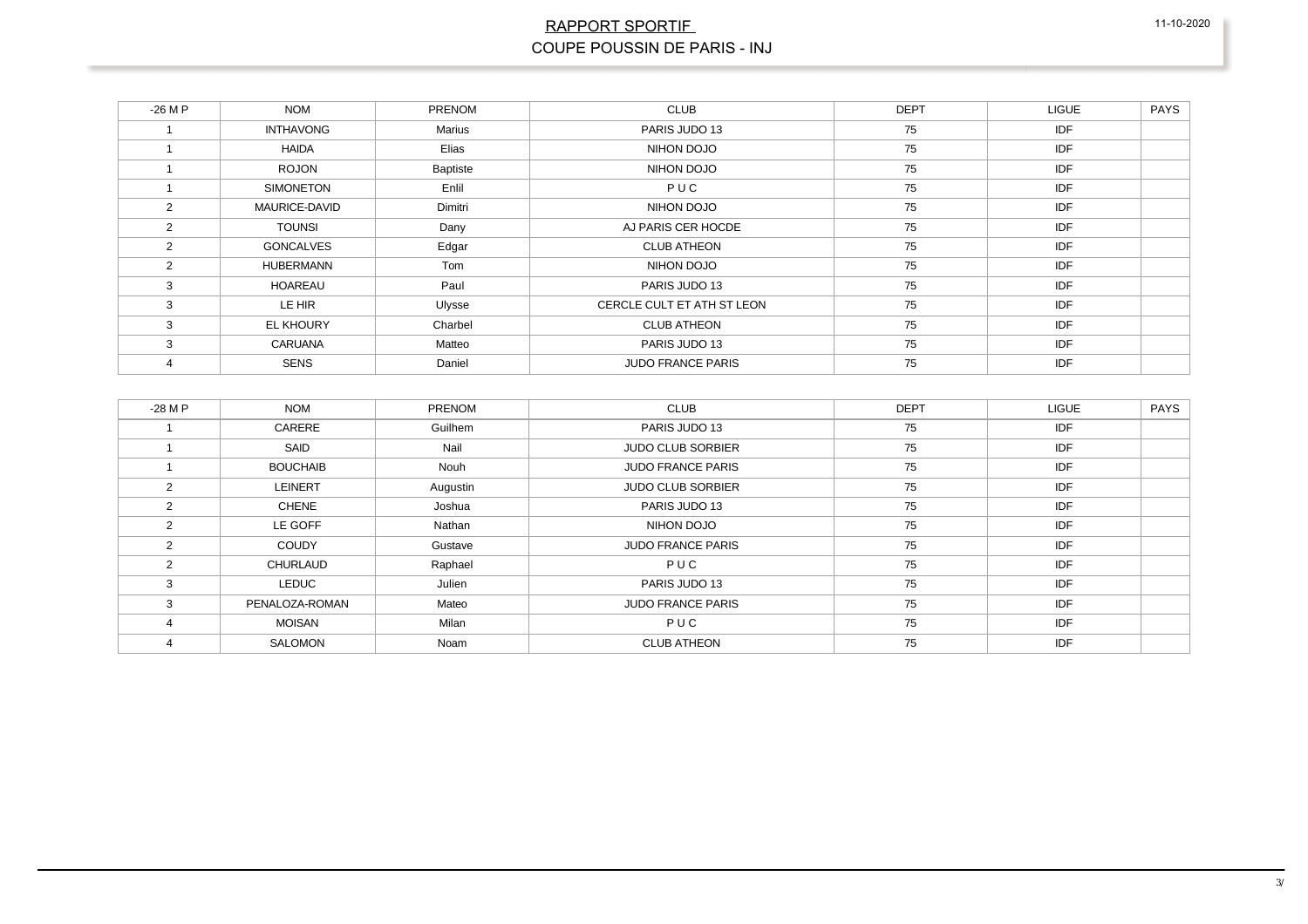#### RAPPORT SPORTIE COUPE POUSSIN DE PARIS - INJ

| $-30$ M P | <b>NOM</b>                | <b>PRENOM</b> | <b>CLUB</b>                 | <b>DEPT</b> | <b>LIGUE</b> | <b>PAYS</b> |
|-----------|---------------------------|---------------|-----------------------------|-------------|--------------|-------------|
|           | <b>LHONNEUR</b>           | Jean          | <b>JUDO FRANCE PARIS</b>    | 75          | <b>IDF</b>   |             |
|           | <b>GAUTHIER</b>           | Augustin      | PLANETE JUDO                | 75          | IDF          |             |
|           | <b>NERAT</b>              | Romuald       | NIHON DOJO                  | 75          | <b>IDF</b>   |             |
|           | ANDRIANAVALOMAHEF         | Ily Aina      | PARIS JUDO 13               | 75          | IDF          |             |
| 2         | <b>JOVINAC</b>            | Warren        | PARIS JUDO 13               | 75          | IDF          |             |
| 2         | <b>HARIRI</b>             | Mael          | CERCLE CULT ET ATH ST LEON  | 75          | IDF          |             |
| 2         | <b>MALAVOY VALMACHINO</b> | Lorenzo       | PUC                         | 75          | IDF          |             |
| 2         | <b>MEITE CRONIER</b>      | Lino          | <b>JUDO FRANCE PARIS</b>    | 75          | IDF          |             |
| 3         | <b>BISOLI</b>             | Samuel        | AJ PARIS CER HOCDE          | 75          | IDF          |             |
| 3         | LAGARDE                   | Hythcliff     | <b>JUDO AIJAKU CLUB</b>     | 75          | <b>IDF</b>   |             |
| 3         | AMMAD                     | Selyan        | <b>JUDO CLUB BOLIVAR</b>    | 75          | IDF          |             |
| 3         | <b>HURIER</b>             | Camille       | <b>JUDO CLUB BOLIVAR</b>    | 75          | IDF          |             |
| 4         | <b>FLAHAULT MESNARD</b>   | Aurelien      | PARIS JUDO 13               | 75          | IDF          |             |
| 4         | <b>DUPONT</b>             | Virgile       | U S BRETONS DE PARIS        | 75          | IDF          |             |
| 4         | <b>COEURU</b>             | Nathael       | <b>U S BRETONS DE PARIS</b> | 75          | IDF          |             |

| $-33$ M P | <b>NOM</b>         | <b>PRENOM</b> | <b>CLUB</b>              | <b>DEPT</b> | <b>LIGUE</b> | <b>PAYS</b> |
|-----------|--------------------|---------------|--------------------------|-------------|--------------|-------------|
|           | VAN CLEMPUTTE      | Jaheim        | <b>JUDO FRANCE PARIS</b> | 75          | <b>IDF</b>   |             |
|           | <b>MATIGNON</b>    | Gregoire      | NIHON DOJO               | 75          | <b>IDF</b>   |             |
|           | GARDON-DAUPHINE    | Ange          | NIHON DOJO               | 75          | IDF          |             |
|           | <b>PASCAL</b>      | Anatole       | <b>CLUB ATHEON</b>       | 75          | <b>IDF</b>   |             |
| 2         | <b>VIALET</b>      | Silas         | <b>JUDO FRANCE PARIS</b> | 75          | IDF          |             |
| 2         | <b>SUHARD</b>      | Benoit        | NIHON DOJO               | 75          | <b>IDF</b>   |             |
| 2         | <b>OUNIS</b>       | Wael          | NIHON DOJO               | 75          | <b>IDF</b>   |             |
| 2         | <b>HAMMICHE</b>    | <b>lles</b>   | <b>JUDO FRANCE PARIS</b> | 75          | <b>IDF</b>   |             |
| 3         | ZEBBOUDJ           | llyes         | PARIS JUDO 13            | 75          | <b>IDF</b>   |             |
| 3         | <b>THIL</b>        | Charles       | <b>JUDO CLUB BOLIVAR</b> | 75          | <b>IDF</b>   |             |
| 3         | PONSOT             | Elliot        | NIHON DOJO               | 75          | IDF          |             |
| 3         | <b>STEPHAN</b>     | Jules         | <b>JUDO FRANCE PARIS</b> | 75          | IDF          |             |
| 4         | <b>CHAIB</b>       | Sofiane       | PARIS JUDO 13            | 75          | IDF          |             |
|           | <b>CARRE PETEV</b> | llia          | <b>JUDO CLUB SORBIER</b> | 75          | <b>IDF</b>   |             |
|           | <b>LAHMARI</b>     | Ayoub         | U S BRETONS DE PARIS     | 75          | <b>IDF</b>   |             |